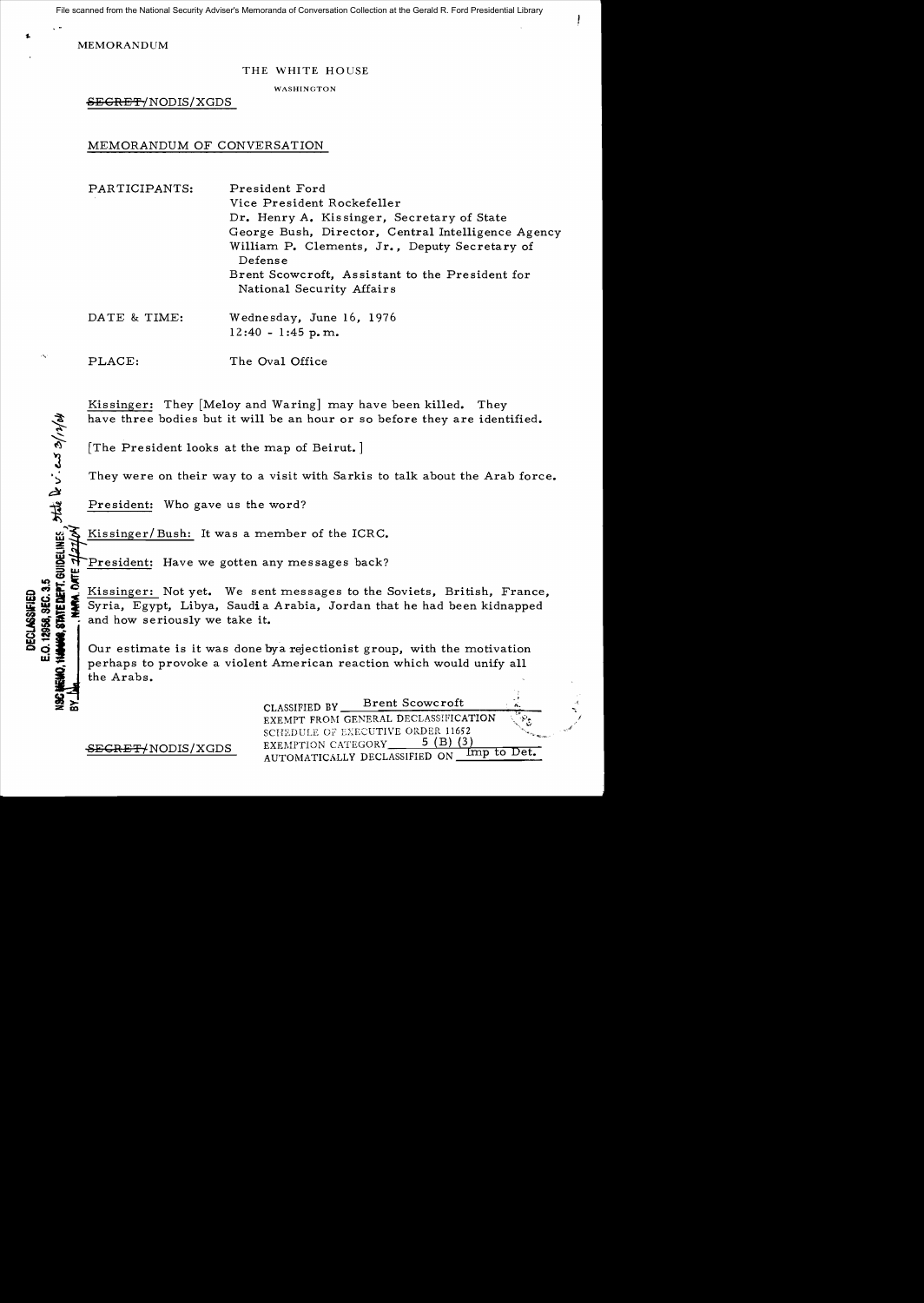We have Dean Brown standing by to go there, because there isn't a cool head there now.

Clements: But we have to remember that even the organized units are out of control and every SOB has a machine gun.

Kissinger: That reinforces my point.

President: What is your appraisal, Nelson?

Vice President: There is a domestic side. Reagan could jump on this and demand that you take strong action.

Internationally, if this could be used as a vehicle to get the Egyptians behind the Syrians to clean up the mess... Strong Arab action could get the President off the hook.

Kissinger: I don't think there is anything we can do to get Egypt to give Syria a free hand, and to suggest it may be counterproductive.

Vice President: Ike went in in '58 and it was successful.

President: What assets do we have there?

Clements: [Described the task forces. ] But I think intervention would be a mistake.

[Discussion of the possible methods of evacuation -- by aircraft, by sea, or by road to Damascus -- and the pros and cons of evacuation. ]

President: Regardless of the political consequences, there are several actions to consider:

- (1) Have a civilian ship available.
- (2) Ease our ships in closer. I recognize the concern.

Vice President: The President has to show he is doing something. If we could get the Egyptians to take strong action...

Kis singer: We should issue a statement, saying that our best information is this was done by a small group of terrorists. This is a disgusting, reprehensible act. You should say: I call on all parties to condemn this act and to cooperate to bring the perpetrators to justice.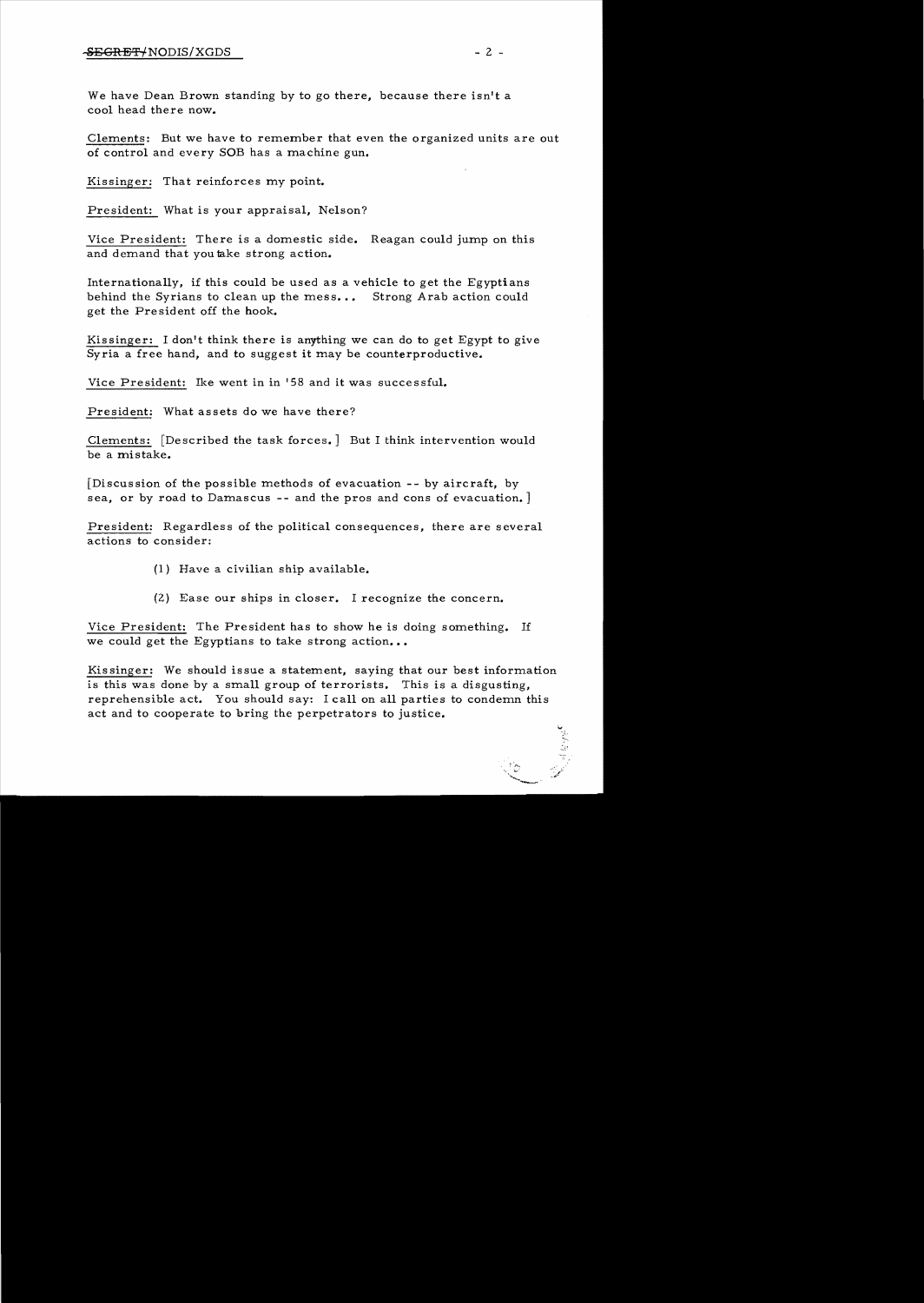Shoh may K magts Shoh  $12^{140}$  / 145 pm 2 P/UM/K/Broth/Clemments 16 June 76 K They wang have been hilled the mil en (Pluebes at trap) Plus more au troi vos te ment at et cel Surho about c arost four P who gave me and  $K/B$  stars a min bund c  $Z \subset \mathbb{R}$ c. P Home une gotten on mays back?<br>R art pet, Cire cent map E SU Be, El Syria, E, us both it. One solunt is it was a ujectional promp w/ involvement in pershaps to proverly incolant US Alaction which would import ands. Or have seare from standing by heaven there ran't a cool heat three une C But me trout remember mon companyed units are with of earthof a usery S.O.B. has a wronting R Chat runpour un jour. OP what you approved, When this of drenand stery active. Swithin spoting could be made or which to get E l'honde Syrian & Mon nye mes. Strong Artamin mill get cloppe hoch K gent unique tous to any thing can come do to get à la prie Syria a fu troube to surport it was P cethot resets de ces trave there. C (Dearived took forces) But 2 think witness to word be E.O. 12958, SEC. 3.5 NSC NEMO, 11/2NSS. STATE DEPT. GUIDELINES, STATE DEVIEW 3/12/04<br>BY DA